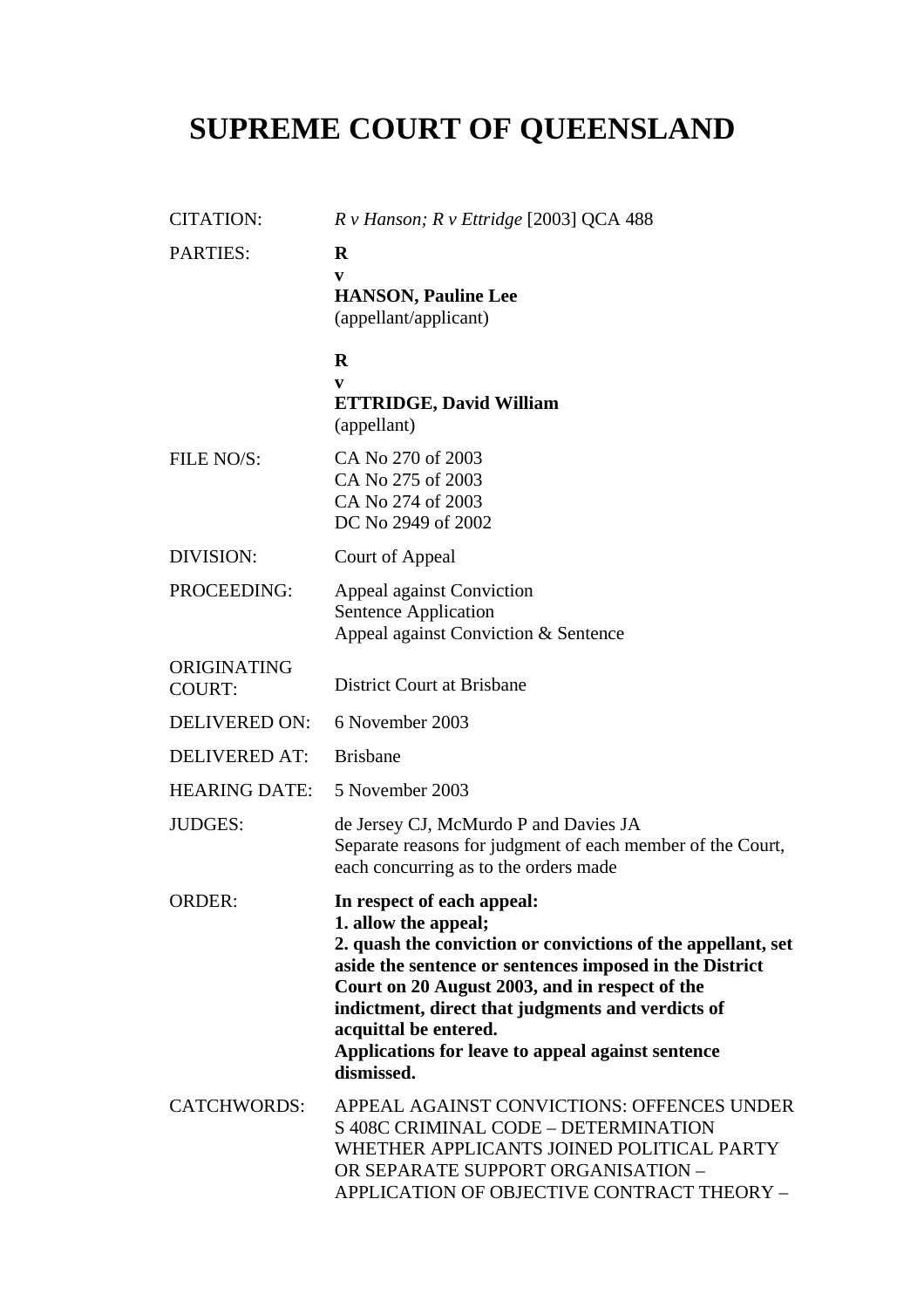|                    | <b>IRRELEVANCE OF STATEMENTS OF SUBJECTIVE</b><br><b>INTENT OR INTERPRETATION - WHETHER</b><br>POLITICAL PARTY AND SUPPORT ORGANISATION<br>ARE "RELATED POLITICAL PARTIES" UNDER<br>ELECTORAL ACT 1992 - WHETHER JURY<br>ADEQUATELY INSTRUCTED ON AIDING UNDER S 7<br>CRIMINAL CODE - WHETHER INSUFFICIENCY OF<br>CROWN EVIDENCE SUCH AS TO PRECLUDE FRESH<br><b>TRIAL</b>                                                                   |
|--------------------|----------------------------------------------------------------------------------------------------------------------------------------------------------------------------------------------------------------------------------------------------------------------------------------------------------------------------------------------------------------------------------------------------------------------------------------------|
|                    | Criminal Code (Qld), s 7, s 408C, s 668E<br><i>Electoral Act 1992 (Qld), s 3, s 6, s 70</i>                                                                                                                                                                                                                                                                                                                                                  |
|                    | Australian Energy Limited v Lennard Oil NL [1986] 2 Qd R<br>216, approved<br>Codelfa Construction Pty Ltd v State Rail Authority of New<br>South Wales (1981-1982) 149 CLR 337, approved<br>Jones v Dunkel (1959) 101 CLR 298, considered<br>$R \vee B \& P$ [1999] 1 Qd R 296, considered<br>Sharples v O'Shea [2000] QCA 23; Appeal No 7592 of 1999,<br>10 March 2000, distinguished<br>Taylor v Johnson (1982-1983) 151 CLR 422, approved |
| <b>COUNSEL:</b>    | C E K Hampson QC, with K S Howe, for the appellant in CA<br>No 270 of 2003 and for the applicant in CA No 275 of 2003<br>B W Walker SC, with P J Callaghan, for the appellant in CA<br>No 274 of 2003<br>A J Rafter, with B G Campbell, for the respondent                                                                                                                                                                                   |
| <b>SOLICITORS:</b> | Nyst Lawyers for the appellant in CA No 270 of 2003 and for<br>the applicant in CA No 275 of 2003<br>Boe Lawyers for the appellant in CA No 274 of 2003<br>Director of Public Prosecutions (Queensland) for the<br>respondent                                                                                                                                                                                                                |

- [1] **de JERSEY CJ**: Each appellant was convicted by a jury in the District Court on 20 August 2003 of the offence, under s  $408C(1)(f)$  of the Criminal Code, of dishonestly inducing the Electoral Commissioner (on 4 December 1997) to register "Pauline Hanson's One Nation" as a political party under the *Electoral Act* 1992 (although the Electoral Commissioner was lawfully entitled to abstain from doing that). Each was sentenced to three years imprisonment. The appellant Hanson was additionally convicted pursuant to s  $408C(1)(b)$  of two offences of dishonestly obtaining property, \$225,071.07 from the Electoral Commissioner on 2 September 1998 and \$273,566.24 on 25 September 1998. She was sentenced to concurrent three year terms in respect of those offences.
- [2] The first offence arose from Ms Hanson's presentation to the Electoral Commissioner on 15 October 1997 of an application to register the political party "Pauline Hanson's One Nation" under the *Electoral Act*. The Act required (s  $70(4)(e)$ ) that the application set out the names of 500 members of the party who were electors. The appellant Mr Ettridge arranged for the requisite list to be produced, for the purpose of presentation in support of the application for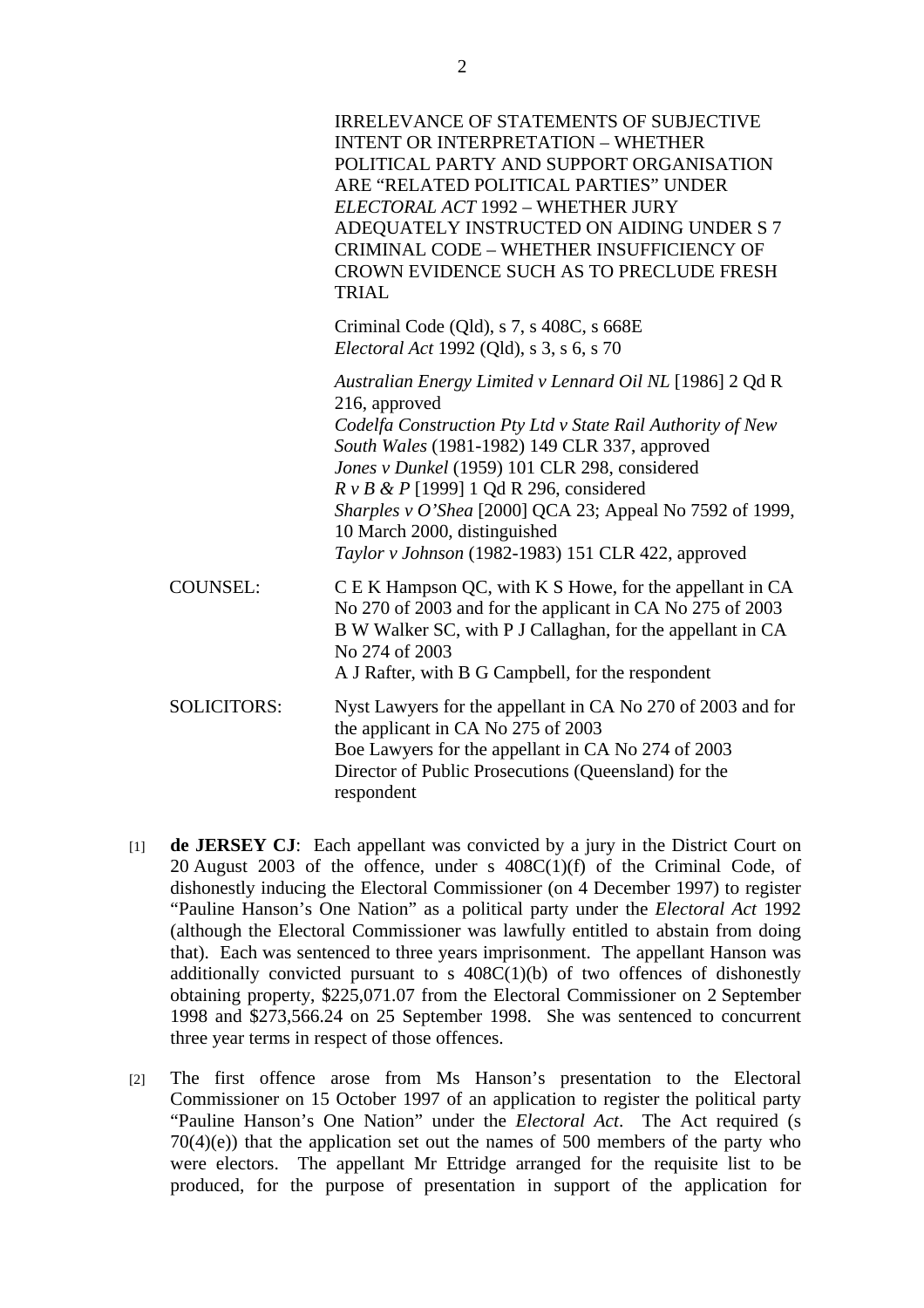registration, and it accompanied the application which was presented by Ms Hanson to the Electoral Commissioner.

- [3] The Crown contended that those on the list were not members of the party, but members only of a separate, incorporated body, the Pauline Hanson Support Movement, and that appreciating that, the appellants dishonestly presented the list in support of the application for registration. There was direct liability in the case of Ms Hanson – who actually presented the list to the Electoral Commissioner, and liability under s 7 of the Criminal Code in the case of Mr Ettridge, on the basis he aided Ms Hanson. In convicting the appellants, the jury must of course have been satisfied of those matters beyond reasonable doubt.
- [4] The second and third counts, in respect of the appellant Ms Hanson alone, concern payments made to her, as agent of the registered political party Pauline Hanson's One Nation, following the success at the 1998 Queensland State election of candidates endorsed by that party. The dishonesty found by the jury must have rested in the appellants' dishonestly securing the registration of the party on the same basis as involved in the first count – that is, relying on a list of names of persons purportedly being members of the party, but in fact, as the appellant Ms Hanson knew, members of the separate support organization.
- [5] Those additional counts in respect of Ms Hanson were subsidiary to the subject matter of count one. Once registration of the political party, Pauline Hanson's One Nation, contemplated under count one, had been effected, then consequentially upon the subsequent electoral success of its endorsed candidates, the registered officer of that party was statutorily entitled to claim the payments which were in fact made. In that way, Ms Hanson's commission of the second and third offences charged was subsidiary to the first.
- [6] Ms Hanson was represented at the trial by a solicitor. Mr Ettridge represented himself. Each was represented by Counsel on the hearing of the appeal.
- [7] Ms Hanson appeals against her conviction on a number of grounds. The main ground is that the Crown did not establish beyond reasonable doubt that the persons named on the list accompanying the application to register the party were not members of the party (and were members of a separate, support organization). Counsel for Ms Hanson submits the position for which she contends is so clear that the learned trial Judge should have directed an acquittal. Alternatively, the persons named on the list were members of a "related political party", it is submitted, so that the statutory requirement was in fact met. Ms Hanson also contends that five particular pieces of evidence were wrongly admitted (concerning "levels of membership" of what may generically be termed "One Nation"), and alternatively, their having been admitted, the Judge failed to direct the jury properly that the evidence did not bear on the question with what entity contracts of membership were effected. Ms Hanson contends that additional pieces of evidence, prima facie admissible against Mr Ettridge, should not have been admitted in her trial, because "highly prejudicial" to her position. She challenges a pre-trial ruling of another Judge against separate trials, that Judge having rejected a contention that disproportion between the evidence separately admissible against the respective accused would prejudice the appellant Ms Hanson. Ms Hanson challenges the trial Judge's refusal to discharge the jury when Mr Ettridge elicited findings of an earlier civil proceeding in the Supreme Court concerning the registration of One Nation.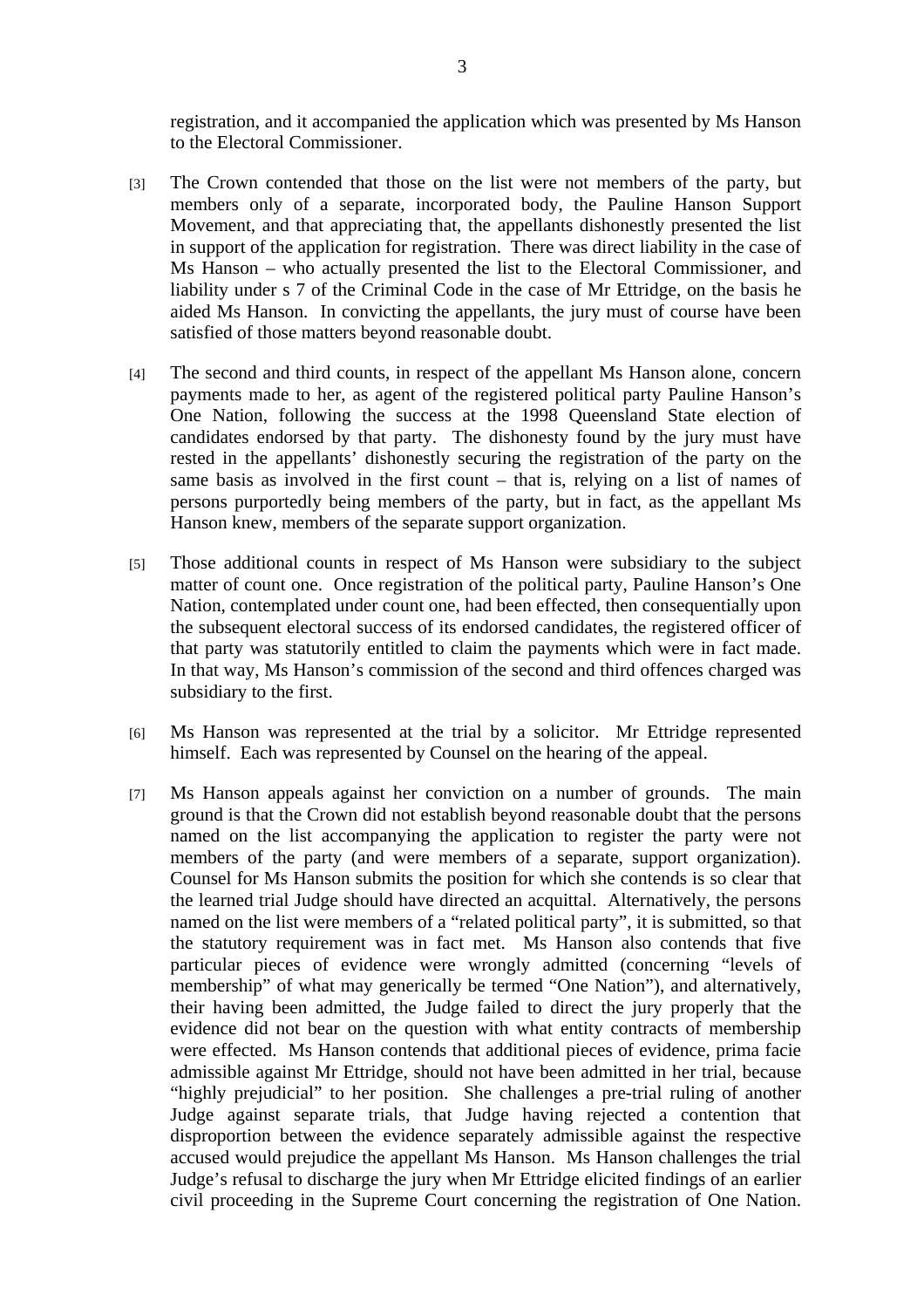She also challenges the trial Judge's pre-trial refusal permanently to stay the indictment, essentially on the basis of adverse publicity. She generally challenges the summing up for lack of necessary precision, and particularly the Judge's failure to remind the jury of the evidence of one Targett, the sole witness called for Mr Ettridge.

- [8] For his part, Mr Ettridge challenges the trial Judge's rejection of a submission of "no case to answer", on the ground the evidence was not capable of establishing beyond reasonable doubt that the list accompanying the registration application did not name 500 members of the party, or members of a related political party. He separately criticizes the summing up for want of any direction as to "the manner in which a person could become a member of a political party", as to whether those named on the list might have been members of "a related political party", and as to what is involved in aiding under s 7 of the Criminal Code. Mr Ettridge also challenges aspects of the cross-examination of his witness Mr Targett, and her Honour's failure to refer to Mr Targett's evidence in her summing up.
- [9] Each appellant separately applies for leave to appeal against sentence, on the ground the sentences imposed were manifestly excessive.
- [10] The issue of fundamental significance is whether, on the evidence adduced, the Crown could establish beyond reasonable doubt that those named on the list accompanying the application for registration of the political party were not members of Ms Hanson's political party, but were members only of the separate organization, Pauline Hanson Support Movement.

#### **Proof that named persons were not members of Pauline Hanson's One Nation**

- [11] The verdicts posit the jury's satisfaction beyond reasonable doubt that those named on the list were not members of the political party, and that the appellants knew that. I deal first with the question whether, notwithstanding the jury's satisfaction, the evidence was capable of supporting the conclusion that those on the list were not members of the political party. The appellants contend that the evidence necessarily warranted the conclusion that they were members of the political party.
- [12] The Pauline Hanson Support Movement was established in late 1996. It was incorporated in March the following year. Its head office was located, some time later, in Sydney. One of its objects was to remain a non-political support organization for Pauline Hanson.
- [13] A separate organization, the political party Pauline Hanson's One Nation, was constituted, by a resolution of Ms Hanson, Mr Ettridge and Mr David Oldfield, on 23 February 1997. That organization was a registered association not separately incorporated, also with its office in Sydney. It was registered federally as a political party on 27 June 1997, and in Queensland on 4 December 1997.
- [14] In order to determine which organization an applicant for membership joined, it is necessary to examine all of the available evidence of the application to join, and of the treatment and result of the application. On the evidence available here, each person whose name appears on the contentious list provided to the Electoral Commissioner filled in an application form headed "Pauline Hanson's One Nation", which is the name of the political party, and sent it, as requested on the form, to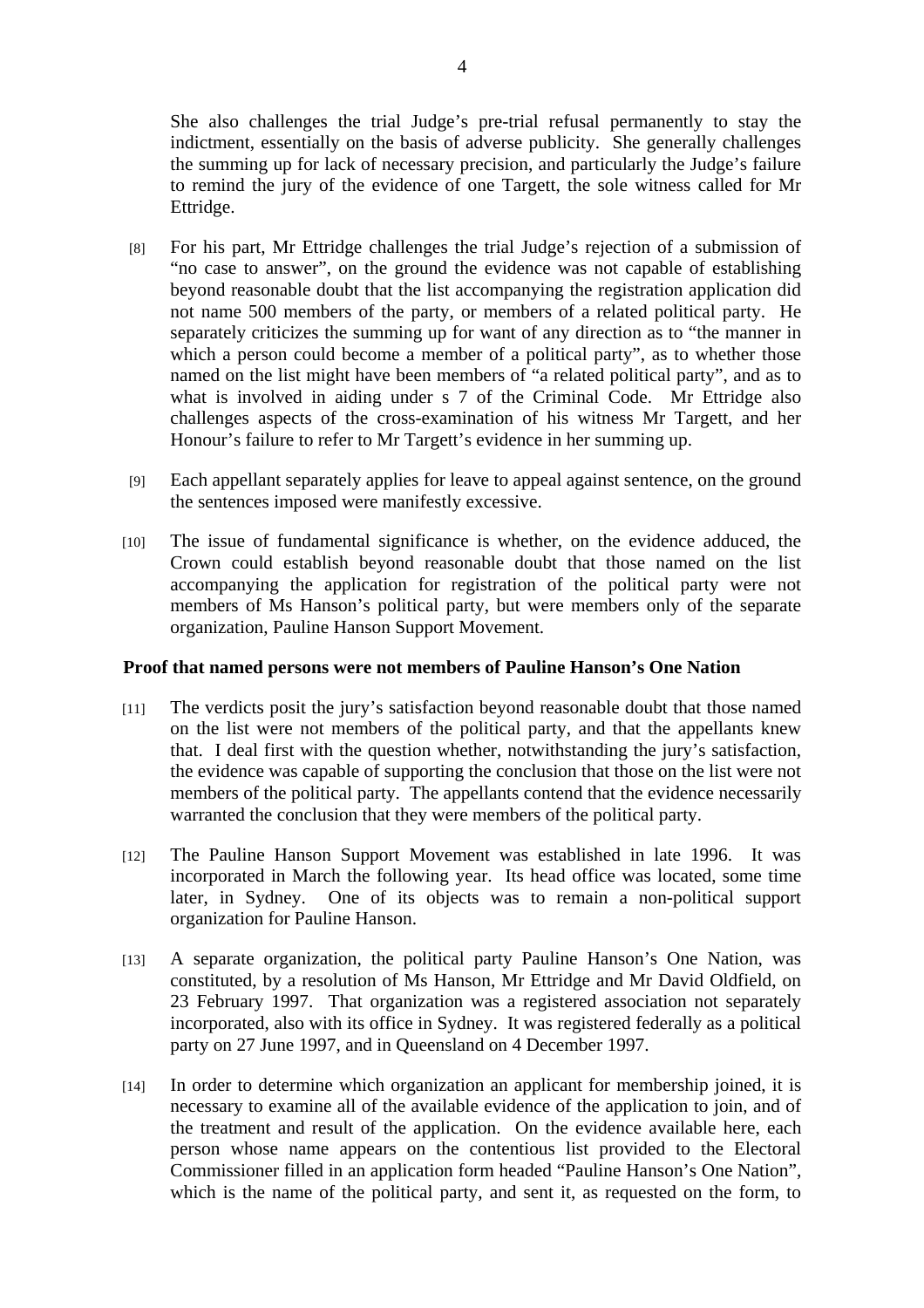"Pauline Hanson's One Nation" at a post office address at Manly, New South Wales. The membership fee paid by those applicants was of the order of \$40/\$50. The application was processed at the Manly office by Ms Wright, an employee of the party. She did that at the request of Mr Ettridge, who was responsible for the operation of the Manly office and was a member of the management committee of the political party. The applicant was issued with a receipt in the name of the political party, and a membership card, again recording the name of the party and stating:

"Members of Pauline Hanson's One Nation are dedicated to assisting candidates endorsed by Pauline Hanson to win seats in the next Federal Election."

The name of the applicant was entered upon the membership list, maintained by the party.

- [15] Applying orthodox contract theory, the aggregation of those objective circumstances suggests strongly that the applicant offered to join the political party, which then communicated its acceptance of the offer by the provision of the membership card.
- [16] On 24 May 1997, the National Management Committee of the Pauline Hanson Support Movement had resolved in these terms:
	- "Two levels of membership
	- (1) One Nation members have full voting rights.
	- (2) Pauline Hanson One Nation supporters have all rights of membership other than voting rights."

The Crown contention at the trial was that both those species of membership concerned membership within the support movement: how, it was asked, could the support movement be making determinations upon membership issues in relation to the political party? Certainly the voting rights of the "One Nation members" – being those in issue here – must be read as rights exercisable within the support movement, not the political party. The second tier members, the "Pauline Hanson One Nation supporters", paid only \$5 membership fees, and lacked voting rights. The membership cards issued to those second tier members, processed through the support movement branches unlike the higher level applications which were processed through the political party head office, were also distinguishable in presentation from the cards issued to "One Nation members".

- [17] The Crown position was consistent with many public declarations by the appellants, and written confirmation to the same effect, that there were intended to be, and were, only three members of the political party, themselves and Mr David Oldfield. But the constitution of the political party imposed no such limitation. The limitation was intended to be achieved in practice by the Management Committee's discharging its role under the constitution, in determining whether to admit or reject applicants (cl 9), by not admitting further members. The evidence did not however disclose any intervention by the Management Committee in relation to any application prior to the despatch of membership cards and the entry of the name of the applicant upon the party's membership register.
- [18] Part of the matrix of fact against which one determines the contractual position is anything relevantly known to an applicant of the process for receipt and treatment of applications. It was not clearly established what, precisely, particular applicants knew. The membership application forms were part of the support organization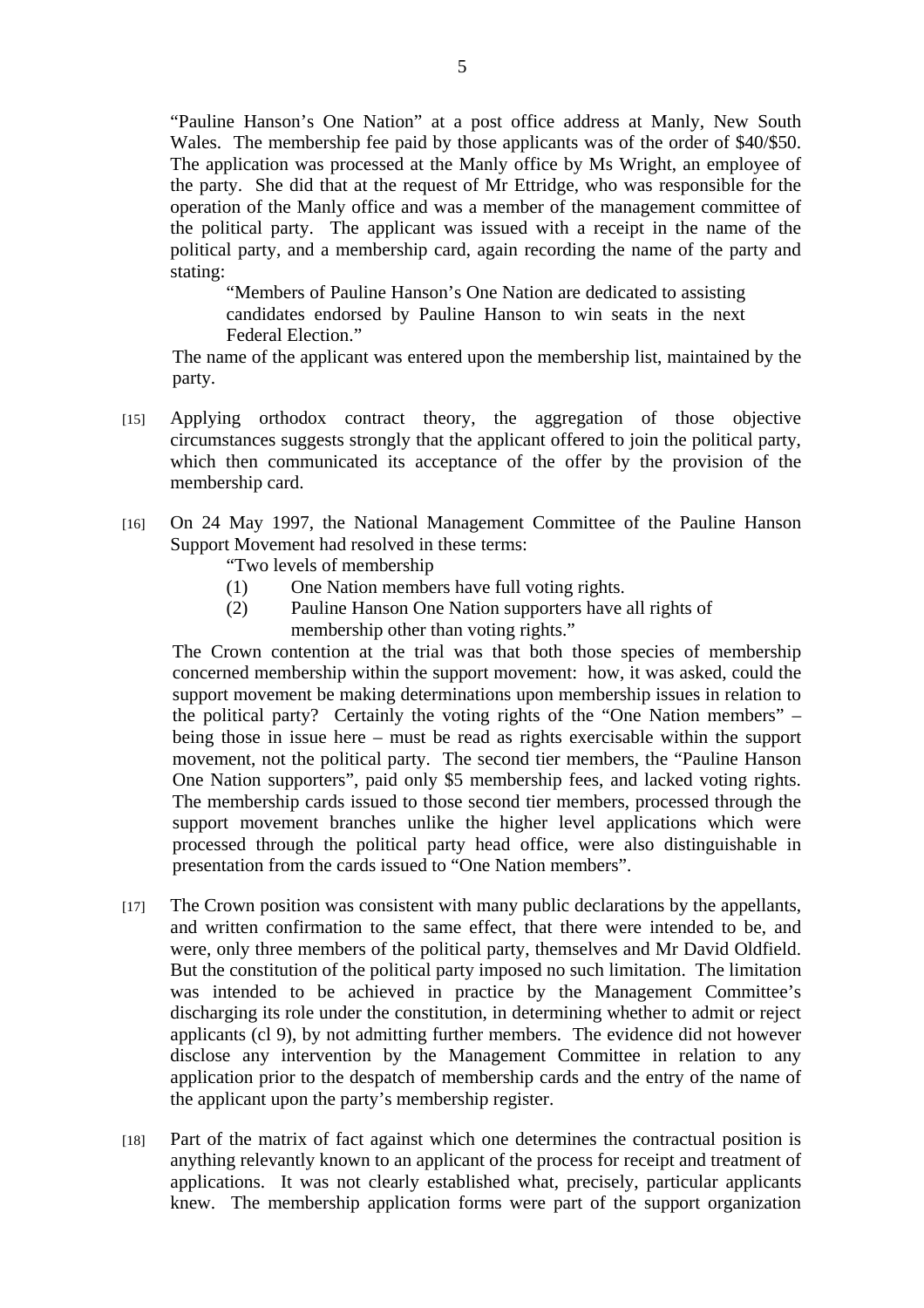branch "starter kits". If an applicant had examined the starter kit, he or she would have noticed a distinction consistently drawn between the political party and the support movement; that \$5 membership applications were processed without "head office", Manly involvement; and that to be elected to hold office in a support movement branch, the person needed to be a "One Nation member". None of that, if known, should objectively have led an applicant for the higher level membership to the view that he or she was seeking to join the support organization, not the party.

- [19] The only objectively discernable circumstance supporting the Crown position in any degree is the content of the reverse-side of the higher level membership card, which sets out Pauline Hanson's goals and as well, the goals of the support organization. There may be two explanations for that, consistently with the person's nevertheless having been admitted to membership of the political party. The first is that providing information about both aspects of the overall organization would be of general interest to party members. The second, more likely, explanation is that upon taking up the higher level One Nation membership, an applicant effectively joined both the party and the support organization. As has been seen, that level of membership accorded voting rights exercisable at the support organization branch meetings.
- [20] Much of the evidence led at the trial amounted to the subjective interpretations of the applicants for membership and the appellants of the party structure, as to what was intended and what was in fact achieved. The applicants for the most part apparently believed they had joined the party. On the other hand, the appellants were at pains to stress that the only members of the party were themselves and Mr Oldfield. Although evidence of various statements of that ilk made orally or in writing was admissible, so far as it came from the appellants, in relation to proof of the dishonesty alleged in the charge, those subjective interpretations could not legitimately aid a determination of the scope of the contracts entered into by the applicants for membership including identifying the contracting parties. That fell to be determined by reference to the objectively discernable circumstances of and surrounding the execution and submission of the applications and their treatment by the recipient.
- [21] It is objective, rather than subjective, considerations to which regard must be had in the resolution of such an issue. See *Taylor v Johnson* (1982-1983) 151 CLR 422, 429. The matter was extensively examined by the High Court in the earlier case of *Codelfa Construction Pty Ltd v State Rail Authority of New South Wales* (1981- 1982) 149 CLR 337, where, in the context of the implication of terms, Mason J (as he then was) disavowed (p 352) referring to "the actual intentions, aspirations or expectations of the parties". Evidence of those matters was "not receivable". The court looks rather to "the objective framework of facts within which the contract came into existence, and to the parties' presumed intention in this setting". The court thereby focuses (p 353) "upon the presumed, rather than the actual, intention of the parties". Reference might usefully also be made to the statement by Thomas J, as he then was, in *Australian Energy Limited v Lennard Oil NL* [1986] 2 Qd R 216, 238:

"When evidence of subsequent conduct contains a party's view of the meaning of the contract, it is not generally permissible to use it to persuade the court what the parties really intended."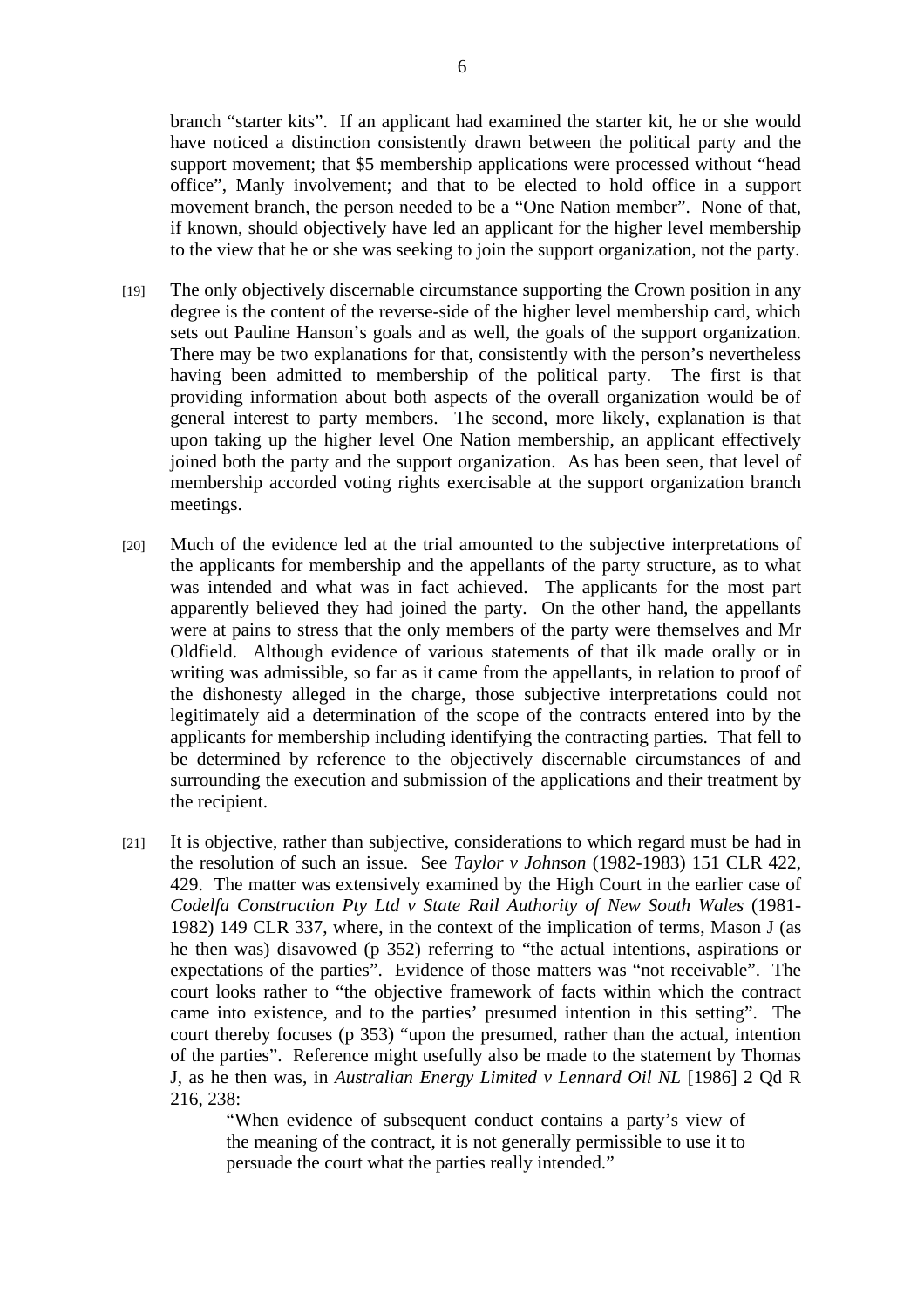- [22] At the trial, the Crown appears to have proceeded on the basis that evidence of statements of intent and expressions of opinion of that character, by the appellants, was admissible, as relevant to the determination of the question with whom the contracts were effected. They were presented as admissions against interest. That position, said to be supported by *Sharples v O'Shea* [2000] QCA 23, was maintained at the hearing of the appeal.
- [23] *Sharples v O'Shea* was a civil case, involving different parties, in which the registration of Pauline Hanson's One Nation was set aside. That learned trial Judge, sitting without a jury, held the list provided in support of the application for registration did not contain the names of members of the party, but the names of members of the support organization, and that it was fraudulently presented.
- [24] Among the evidence apparently accepted by her Honour in those civil proceedings was the evidence of Andrew Carne that, quoting from the judgment, "David Ettridge said he needed to produce a list of 500 members to register Pauline Hanson's One Nation in Queensland. Mr Carne asked him how they could use the database which included people who were not members of the political party. Mr Ettridge said that it did not matter as "they are only public servants. They just want to see a list of names, they wouldn't check it out" … Mr Carne printed out a full list of Queensland names which was given to Mr Ettridge who apparently then lost it and asked Mr Carne to explain by telephone to the office administrator, Claire Wright, in Sydney how to extract the Queensland names from the database." That evidence appears to have borne significantly on the conclusion the list was a sham. Mr Carne did not give evidence at this criminal trial, and evidence was not otherwise given of that alleged statement by Mr Ettridge.
- [25] The learned trial Judge allowed the admission of evidence of the various statements by the appellants, as to structure and limitation on membership of the party etc, and relied on that evidence to support the inference, otherwise emerging from the evidence (especially, one might think, Mr Carne's), that the list was fraudulently prepared and presented.
- [26] Neither of the present appellants gave evidence in those trial proceedings. Her Honour therefore relied on the principle in *Jones v Dunkel* (1959) 101 CLR 298 that "an inference may be drawn contrary to the interests of a party who, although having it within his or her power to provide or give evidence on some issue, declines to do so." That approach on her part, as endorsed by the Court of Appeal, was open in those proceedings.
- [27] The issue presently agitated, the precise delineation of the contracts of membership and particularly their parties, was apparently not ventilated before the trial Judge in *Sharples v O'Shea* in the manner in which it was approached here. The approach taken there, both at trial and with appeal endorsement, does not support the conclusion that evidence of the character earlier described was admissible in these proceedings in the criminal jurisdiction, proceedings constituted among different parties, as an aid to the determination of the identification of the parties to the contracts of membership.

### **Conclusion**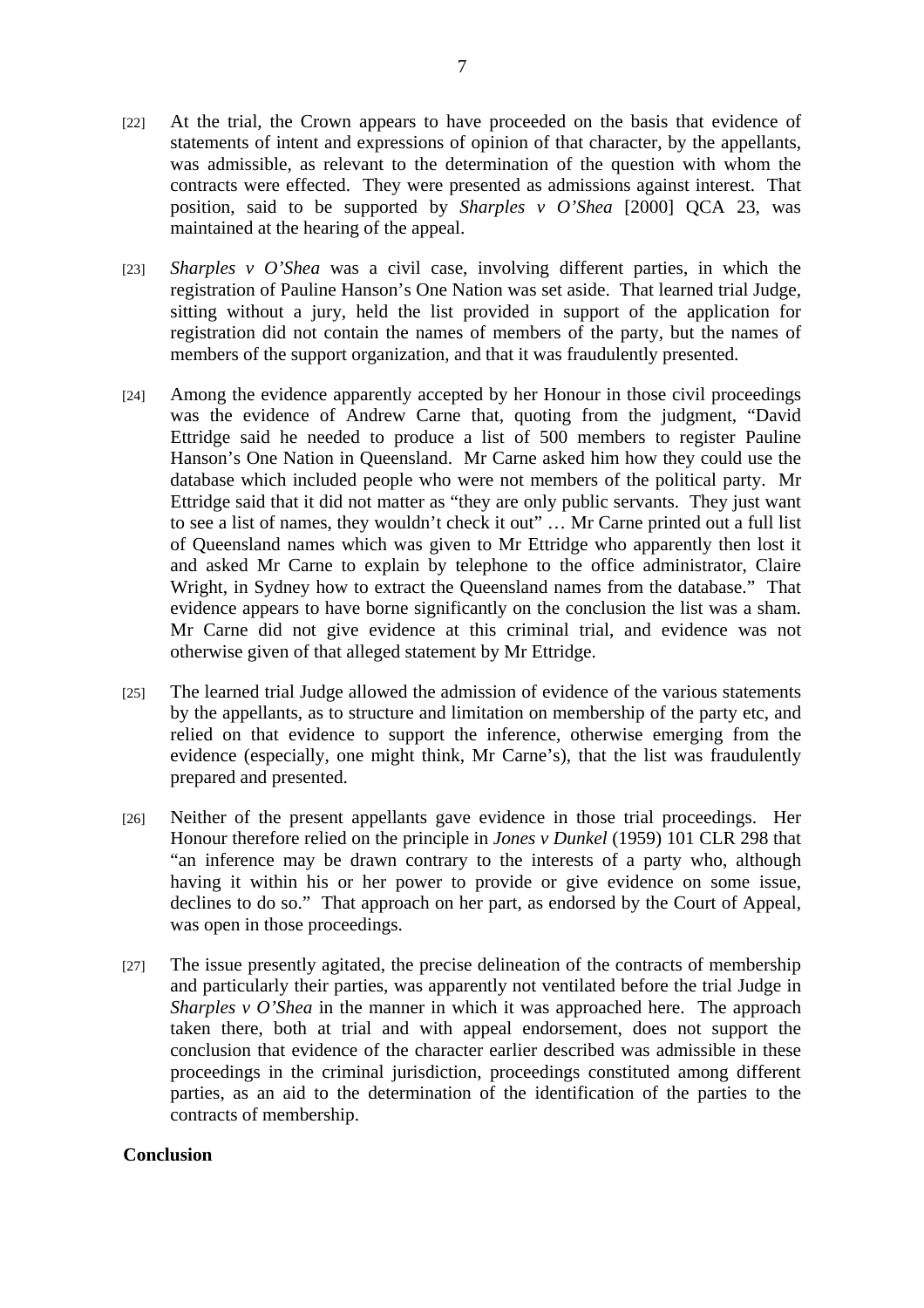- [28] The preponderance of the available evidence points to the conclusion that the applicants for membership became members of the political party Pauline Hanson's One Nation, or more probably, of both that political party and the support movement. The Crown cannot on this evidence safely sustain the position upon which the convictions depend, that is, that the list comprises the names of persons who were not members of the political party but were members of the support movement only. It would be unsafe to allow the convictions to stand in these circumstances. The convictions must therefore be quashed, and because a retrial would in the circumstances be futile, judgments and verdicts of acquittal entered (s 668E(2) Criminal Code).
- [29] While it is strictly unnecessary to canvass the other issues raised in the proceeding, I will briefly express my views on two others which were the subject of substantial submissions.

### **A "related political party"**

- [30] On the assumption that those named on the list were members only of the support organization, as the Crown contended, the question may have arisen whether that support organization was, vis a vis the political party, a "related political party" within the meaning of the *Electoral Act* 1992. Under s 70(4)(e), an application for registration of a party must set out the names and addresses of 500 "members of the party" who are electors. That is defined, by s 3, as "a member of the political party or a related political party". Political parties are "related" (s 6) if "one is a part of the other" or "both are parts of the same political party". A "political party" is "an organization whose object, or one of whose objects, is the promotion of the election to the Legislative Assembly of a candidate … endorsed by it or by a body or organization of which it forms a part" (s 3).
- [31] First one would ask whether the support organization could be considered a political party, or part of a political party. Addressing its objects, one notes cl 3, "to assist any endorsed candidate with local fundraising and advocacy", and cl 5, "to identify from time to time and recommend suitable local candidates for endorsement by Pauline Hanson". Those objects may arguably amount to the intended "promotion of the election to the Legislative Assembly of a candidate … endorsed … by a body or organization" of which the support movement forms part, within the scope of the definition of "political party" in s 3.
- [32] More broadly it would I consider have been arguable that the relationship between the party and the support organization was sufficiently close to warrant the conclusion that one was part of the other, or both were parts of the same political party within the scope of s 6.
- [33] The Crown relied on a view expressed by Ms Wright, the branch coordinator of the support movement employed in the Sydney office, that "the Pauline Hanson Support Movement was a supporters' organization which was quite separate and distinct from the political party …". That amounted however to no more than her opinion on the matter. Whether the entities were related falls to be determined objectively.
- [34] The appellant Ettridge raised, at an early stage, the question whether or not the support movement was "part of the same organization" as the political party (on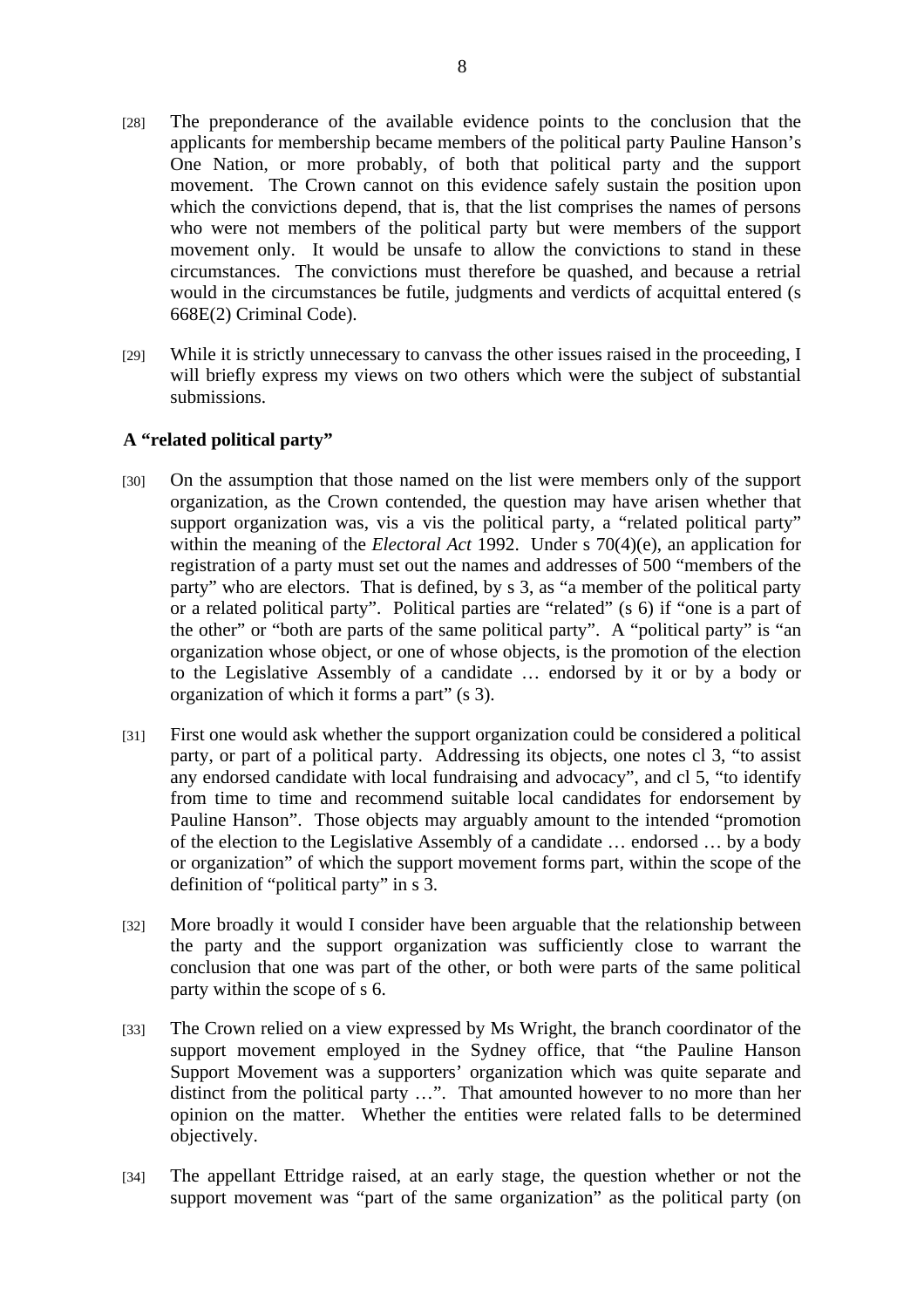16 January 2003, at pp 131-2 and on 6 June 2003 at p 202). It was in my view a live issue which, having been raised, should have been left for the consideration of the jury, such that the absence of any reference to the point in the summing up amounts to a substantial deficiency. This would have warranted the quashing of the convictions and retrials.

## **Absence of instruction on s 7 Criminal Code**

- [35] Ordinarily, the jury should have been instructed that, to warrant a conclusion that in having the list of names generated by the computer in Sydney and providing it to Ms Hanson who lodged it with the application, Mr Ettridge "aided" Ms Hanson in the commission of the offence contained in count one, Mr Ettridge must knowingly have done the acts for that particular purpose – facilitating Ms Hanson's dishonest provision of that document to the Commissioner in support of the application. See *R v B & P* [1999] 1 Qd R 296.
- [36] There was however an admission by Mr Ettridge, in a statement to the investigating police which was admitted into evidence, that he provided the list to Ms Hanson for that very purpose: see p 2290 vol 10. That being the only evidence on the point, the absence of further instruction on the mechanics of s 7 was not, fortuitously, a deficiency in the summing up with any practical ramification.
- [37] In light of the above, it is not necessary to deal with other points of criticism of the summing up, or the conduct of the trial, or the applications for leave to appeal against sentence.

## **Generally**

- [38] The court strives to deliver an early judgment where there is any reasonable prospect an appellant in custody will consequently be released. Hence the comparatively early publication of these reasons. If one or both of the other Judges on the court agrees in them, the appellants will at once be released and subject to no retrial.
- [39] It should be understood that result will not mean the process has to this point been unlawful. While the appellants' experience will in that event have been insupportably painful, they will have endured the consequence of adjudication through due process in accordance with what is compendiously termed the rule of law.
- [40] Members of the public will undoubtedly however query why the crystallization of the appellants' current position need have awaited a lengthy trial – approximately five weeks, and then an appeal. There is no easy answer to that question, although reference may be made to the extent, and level, of the involvement of lawyers throughout. Although I do not say this critically of Ms Hanson's representation, it is my view that had both appellants been represented by experienced trial counsel throughout, the relevance of all of the evidence would more likely have been addressed with appropriate precision.
- [41] The case will in my view provide a further illustration of the need for a properly resourced, highly talented, top level team of prosecutors within or available to the Office of the Director of Public Prosecutions. In this complex case, which resulted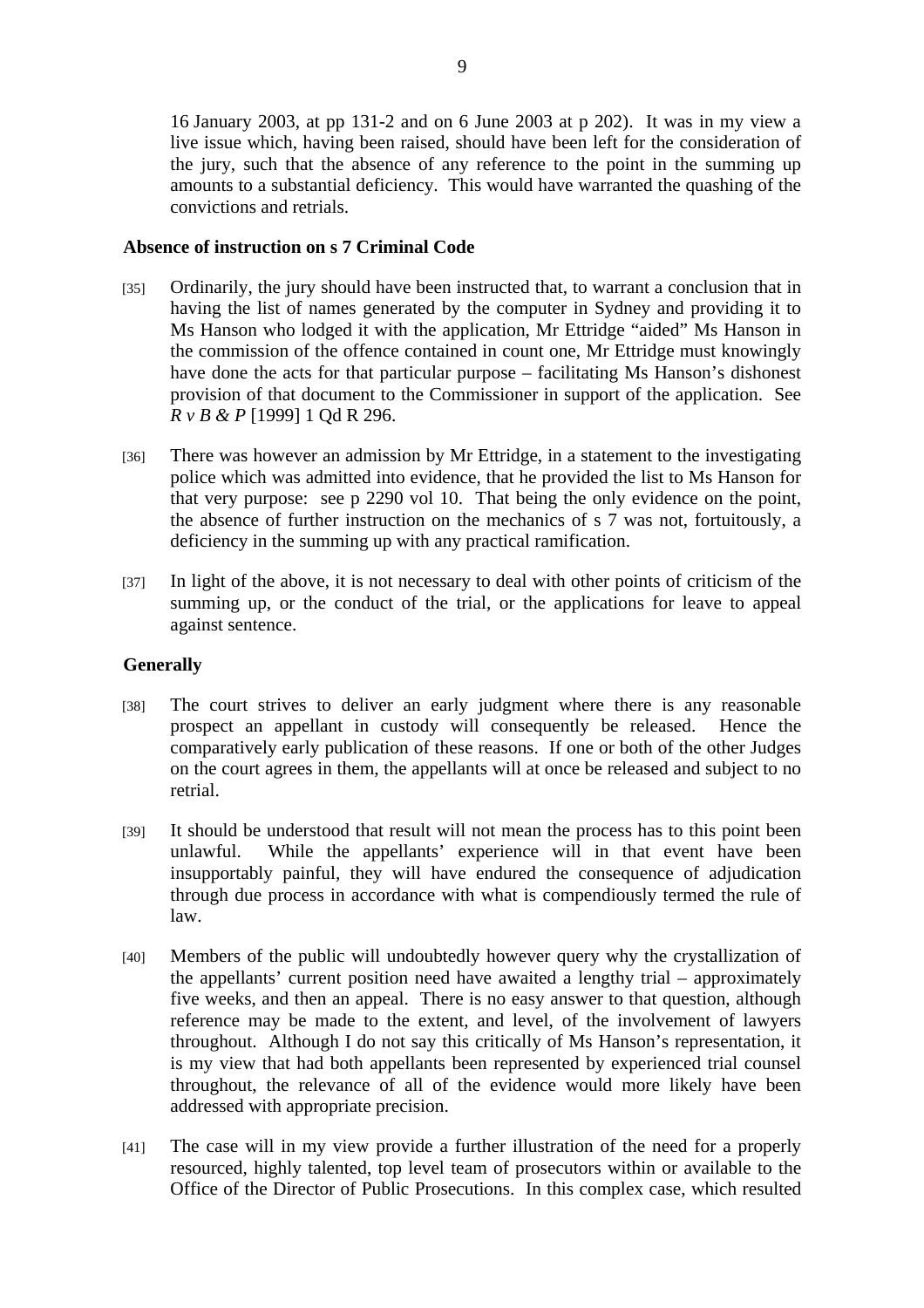in a trial of that length, and the consumption of vast public resources, highly talented lawyers of broad common law experience should desirably have been engaged from the outset in the preparation and then presentation of the Crown case. I do not raise this critically of the prosecutors who were involved: my observation relates to the resourcing of the Office. Had that been done, the present difficulty may well have been avoided.

## **Orders**

- [42] I would make the following orders in respect of each appeal:
	- 1. allow the appeal;
	- 2. quash the conviction or convictions of the appellant, set aside the sentence or sentences imposed in the District Court on 20 August 2003, and in respect of the indictment, direct that judgments and verdicts of acquittal be entered.
- [43] It being unnecessary to determine the merits of the applications for leave to appeal against sentence, those applications should formally be dismissed.
- [44] **McMURDO P:** I have read the reasons for judgment of the Chief Justice in which the relevant facts and issues are set out. I agree with the Chief Justice that, for the reasons he gives, the prosecution could not establish beyond reasonable doubt on the evidence in this case that the list of over 500 names provided by the appellant, Hanson, to the Electoral Commissioner was a list of members of the Pauline Hanson Support Movement and not of the political party, Pauline Hanson's One Nation. I will repeat only those facts necessary to explain the following brief observations.
- [45] The evidence led at the trial was that applications for membership of Pauline Hanson's One Nation were forwarded to the office of the political party, Pauline Hanson's One Nation, where they were processed. Mr Menagh received the membership applications, filled out the details in a book of butts, wrote out receipts and completed a membership card, which he returned to the applicant. The application forms were then filed and he handed the completed butts to Claire Wright or Kimberley MacLean, who would enter the information on the butts into a computer data base. Mr Menagh was employed and paid by the political party, not the support movement.
- [46] Kimberley MacLean did not give evidence. Claire Wright was also employed and paid by the political party. In 1997 she helped set up the party's office where she was responsible for memberships. When an application form for membership arrived, the accompanying subscription was noted and banked. The application form was placed in a pile and subsequently a membership card and receipt was returned to each applicant. The applicant's details were placed in a book of butts and she entered that information into the computer's data base of members. In October 1997, the appellant Ettridge requested her to print out a list of 500 or more Queensland members of the party from the data base. She sorted the data base by postcode and printed out a list of names of over 500 Queensland members and handed it to the appellant Ettridge.
- [47] The respondent contends that statements by the appellants and David Oldfield, who jointly constituted the all-powerful Management Committee under the party's Constitution, that they were the only members of the political party and that other "members" were members only of the support group, were admissible to show that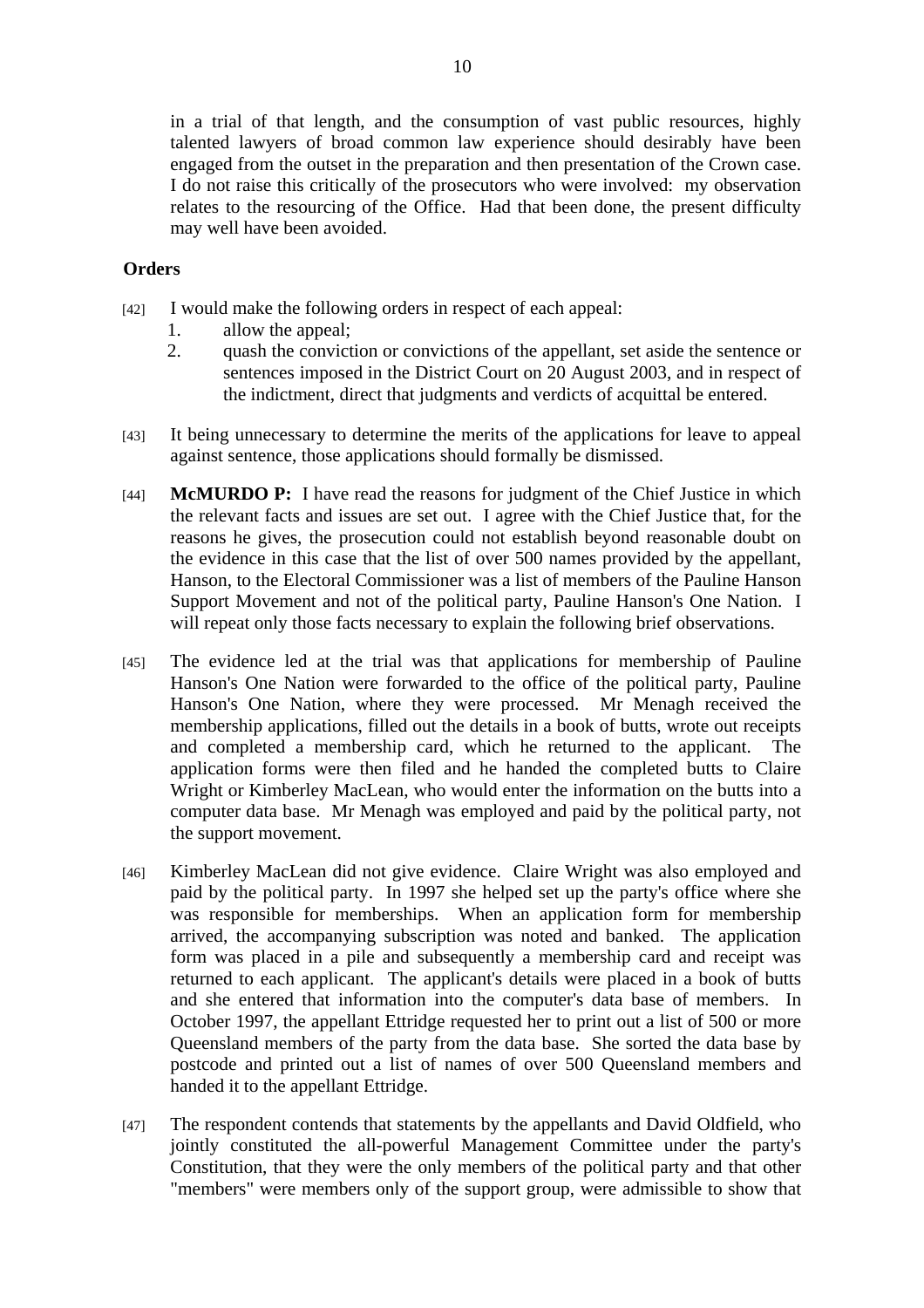the names on the list given to the Electoral Commissioner were not in fact members of the political party, relying on observations of this Court in *Sharples v O'Shea and Hanson*. 1

- [48] It is self-evident that the *Sharples* case turned on different evidence than this case and that the lower civil standard of proof applied. The evidence of Andrew Carne was significant in the reasoning of the primary judge in *Sharples*:<sup>2</sup> Carne's undisputed evidence, referred to by the primary judge and set out in pa[ra](#page-10-1) [24] of these reasons, was capable of supporting the inference that the list of names Ettridge provided to Hanson for the Electoral Commissioner was not a list of members of the party. This evidence, combined with the terms of the party's Constitution and the admissions said to have been made by the Management Committee, which had exclusive power to admit members to the political party, $3$  in the absence of any contrary evidence from members of the Management Co[mm](#page-10-2)ittee, was capable of establishing on the balance of probabilities that the list of members was not a list of members of the political party, Pauline Hanson's One Nation.
- [49] The evidence in this trial differed from that in *Sharples*.Significantly, Mr Carne was not called to give evidence, apparently because, as the learned primary judge remindedthe jury in her summing-up,<sup>4</sup> the investigating police officer assessed him as having absolutely no credit.
- [50] Unlike in *Sharples*, the evidence in the appellants' trial established that those named in the list provided by Hanson to the Electoral Commissioner applied to join the political party with the required subscription, which was accepted and banked; a membership card then issued and their names were entered on a computerised data base of members. Over 500 names of Queensland residents were selected by postcode and printed out as the list provided by Ettridge to Hanson for the Electoral Commissioner. Despite some confusing material in the starter kits, this evidence was undisputed and supported the inference that the people named in the list were members of the political party rather than the support group. In the absence of contradictory evidence, that evidence was sufficient to objectively establish their membership. The evidence of statements made by Ettridge and Hanson suggesting that those who applied to be members of Pauline Hanson's One Nation did not become members of the party but of the support group, was not evidence of the objective intention of the parties at the time of contracting to join the unincorporated association, the political party, Pauline Hanson's One Nation. That evidence was, however, directly relevant as to whether the appellants had a dishonest intention when they presented that list to the Electoral Commissioner and, as in *Sharples*, as to whether the membership committee in fact admitted the applicants as members of the party under cll 9 and 16 of the Constitution. The jury were not instructed as to this fundamental distinction and as to the use that could be made of that evidence. That in itself is sufficient to set aside the verdict. When all the evidence is considered, the prosecution was unable to negate the inference reasonably open that those on the list given to the Electoral Commissioner were members of the political party, Pauline Hanson's One Nation, and that the statements made by Hanson and Ettridge to the opposite effect were simply misinformation intended to confuse the membership and to entrench the Management

 $\frac{1}{1}$ [2000] QCA 23, Appeal No 7592 of 1999, 10 March 2000, [34].

<span id="page-10-1"></span><span id="page-10-0"></span><sup>2</sup> <sup>2</sup> Sharples *v O'Shea and Anor* [1999] QSC 190, No 6318 of 1998, 18 August 1999.

<span id="page-10-2"></span>See cll 9 and 16 of the party's Constitution.

<span id="page-10-3"></span><sup>4</sup> Appeal book, 1843.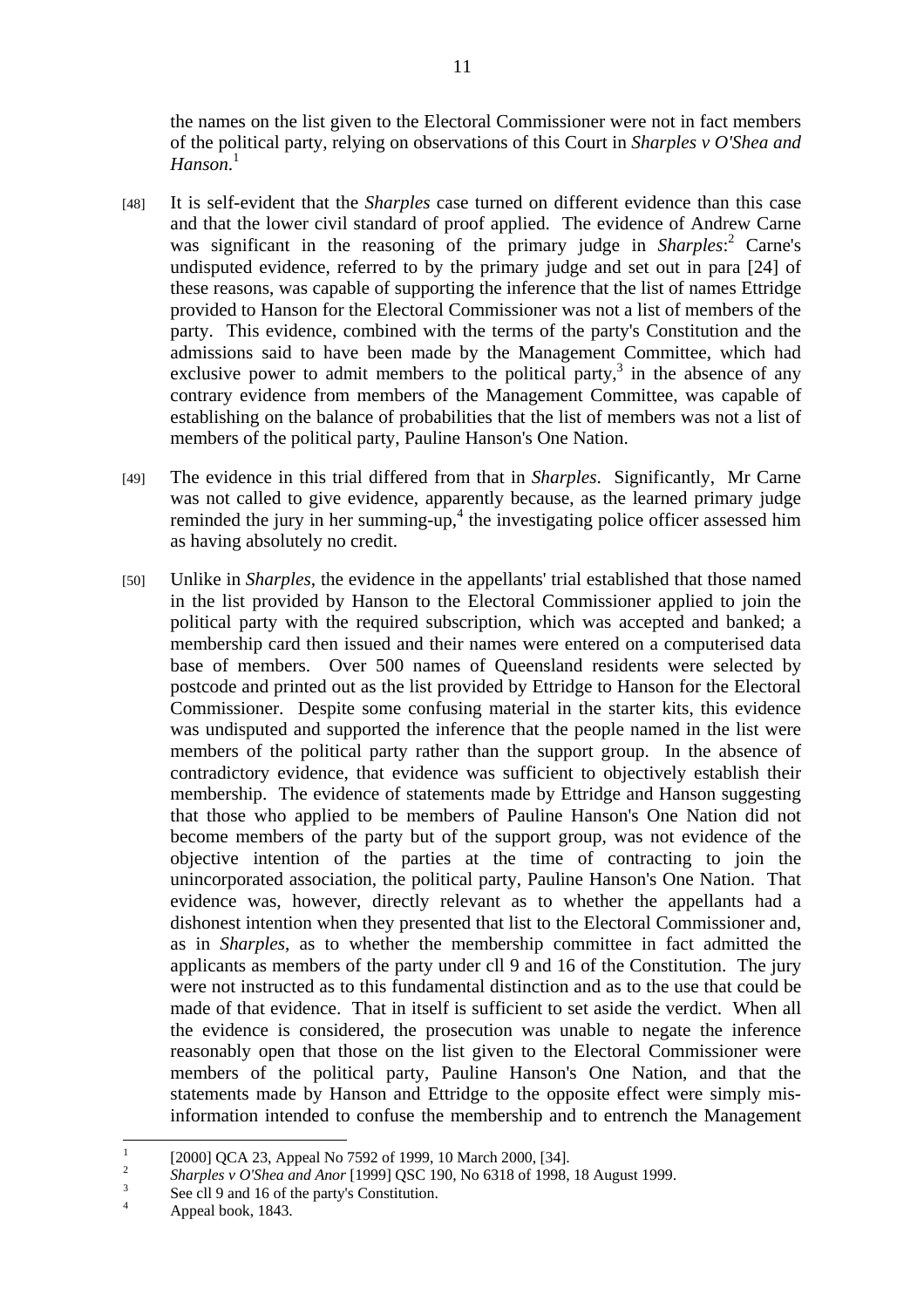Committee's grip on power under the party's Constitution. It follows that the evidence could not support a guilty verdict and a verdict of acquittal should be substituted.

- [51] The appellants were convicted and sentenced on 20 August this year. It is common knowledge that convictions and sentences are subject to a lawful appeal process. The appellant Hanson appealed against her conviction on 26 August 2003 and applied for leave to appeal against her sentence on 27 August 2003; the appellant Ettridge filed his notice of appeal against conviction and his application for leave to appeal against sentence on 1 September 2003. The appellants' conviction and sentence attracted a deal of media attention and public interest. Senior members of the legislature, many of whom were trained lawyers, were reported in the media as making inappropriate comments about this case.
- [52] The Prime Minister is quoted as saying: "on the face of it, it does seem a very long, unconditional sentence for what she is alleged to have done".<sup>5</sup>
- [53] Former Federal Minister and now senior backbencher, Ms Bronwyn Bishop, was reported as likening the prosecution of this matter to something one would expect in Zimbabwe under the regime of the tyrant, Robert Mugabe:

"It's gone beyond just political argy-bargy of political opponents … I've been very critical of her and her party, but this is something that is above and beyond that political argument – this is someone who has been sent to jail because she spoke her views and that is not acceptable in this country. Very simply, for the first time in Australia, we now have a political prisoner and I find that totally unacceptable … in a country where freedom of speech and freedom to act as a political individual is sacrosanct.["6](#page-11-1)

- [54] The New South Wales Premier was reported as saying that the sentence seemed excessive because it was "almost a crime without a victim"[.](#page-11-2)<sup>7</sup>
- [55] Western Australian One Nation MP, Frank Hough, was reported as saying that Hanson had been "hounded into prison … . All she's guilty of is naivety and inexperience."<sup>8</sup>
- [56] The Queensland One Nation leader, Bill Flynn, was reported as saying that he believed there had been "considerable political pressures" behind the case.<sup>9</sup>
- [57] As far as I have been able to ascertain, there has been no retraction of any of these comments. If these observations were accurately reported, they are concerning. They demonstrate, at the least, a lack of understanding of the Rule of Law, the principle that every person and organisation is subject to the same laws and punishment and not to the arbitrary wishes of individuals or the passing whim of the day. Such statement from legislators could reasonably be seen as an attempt to

<span id="page-11-0"></span> $\frac{1}{5}$  Sydney Morning Herald, 26 August 2003; The Age, 26 August 2003; The Australian, 26 August  $2003.$ 

<span id="page-11-1"></span>The Courier-Mail, 26 August 2003; Sydney Morning Herald, 26 August 2003; The Australian, 26 August 2003.

<span id="page-11-2"></span>The Australian, 22 August 2003. 8

<span id="page-11-3"></span>The Courier-Mail, 21 August 2003.  $\alpha$ 

<span id="page-11-4"></span>The Courier-Mail, 21 August 2003.